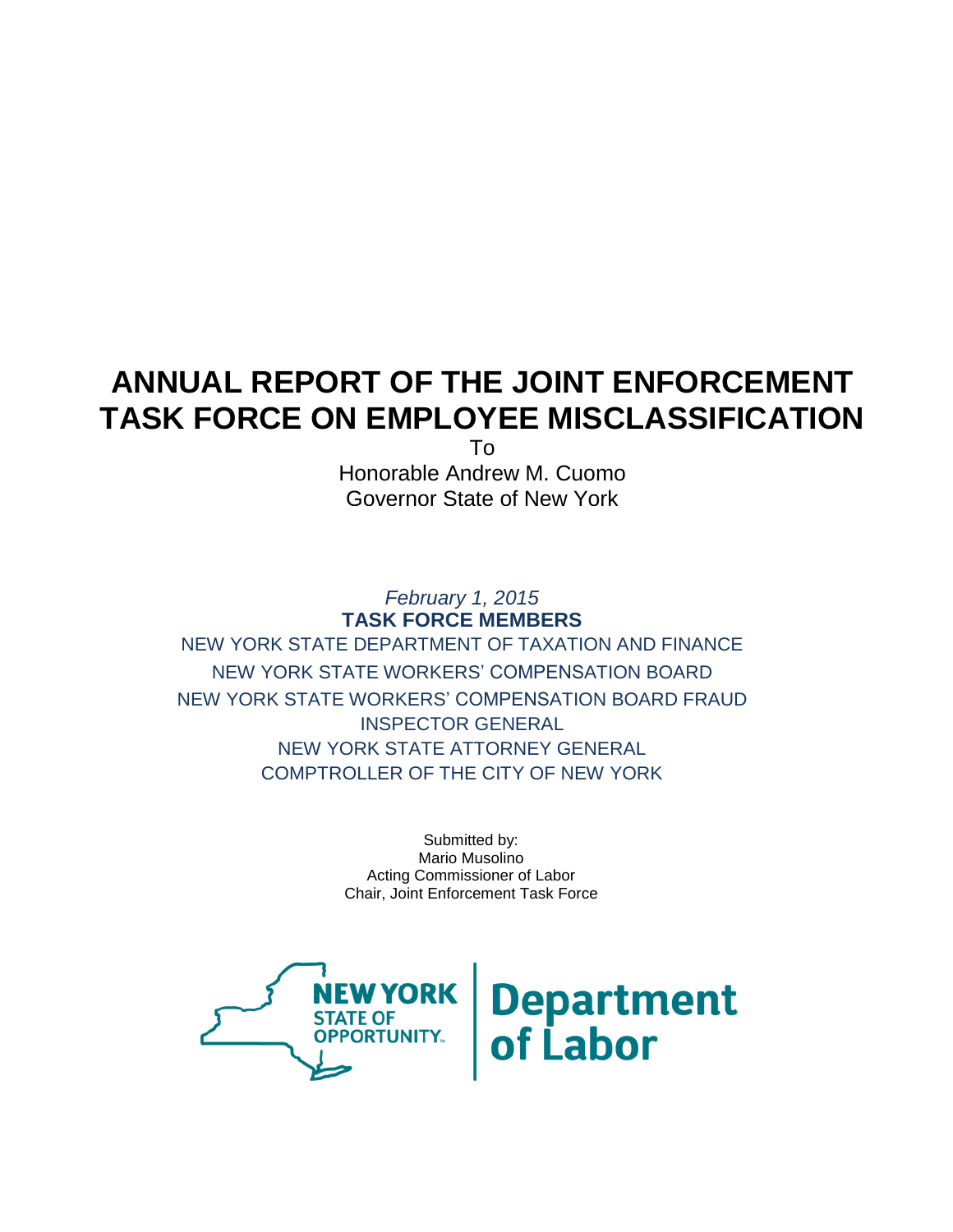## **Executive Summary**

Governor Andrew M. Cuomo's Executive Order No. 2 continued the Joint Enforcement Task Force on Employee Misclassification (JETF), originally established in 2007 by Executive Order No. 17. Noting that employee misclassification has a significant adverse impact on the residents, businesses and economy in New York State, the Order charged the JETF with:

- investigating the practice of worker misclassification;
- coordinating state agencies to ensure enforcement of the laws violated when employers misclassify workers; and
- developing legislative proposals and other tools to combat the problem.

 The Executive Order also requires the JETF to issue a report to the Governor on February 1 of each year describing its record and accomplishments, and proposing and identifying mechanisms for improved enforcement by the JETF.

Misclassification occurs when an employee is incorrectly labeled an independent contractor, or is not reported by the employer in any capacity (i.e. "off the books"). This practice hurts the government which is deprived of substantial revenues due to nonpayment of taxes and decreased legitimate business activity; hurts law abiding businesses which must compete with employers who engage in this illegal cost-cutting practice; and hurts employees by denying them the protection of various employment and labor laws by reducing compliance with employment and job safety standards.

New York State took an aggressive step toward combating misclassification when it passed the Construction Industry Fair Play Act which went into effect in October 2010. Initially the JETF focused considerable effort on ensuring awareness of the new law, and continues to focus its efforts on enforcement of the law. Additionally, in furtherance of New York State's mission to combat misclassification, New York State passed the New York State Commercial Goods Transportation Industry Fair Play Act which became effective April 10, 2014. As with the Construction Industry Fair Play Act, initial efforts by the JETF concentrated on alerting employers to the new law and implementing enforcement efforts toward this industry.

In 2014, the Joint Enforcement Task Force on Employee Misclassification continued its efforts to address the serious problem of employee misclassification. The JETF carried out its mission by:

- engaging in joint enforcement sweeps;
- coordinating assignments among agency partners;
- making systematic referrals to appropriate law enforcement agencies; and
- implementing the sharing of data between agencies.

In 2014, the JETF:

- identified nearly 26,000 instances of employee misclassification;
- discovered nearly \$316 million in unreported wages; and
- assessed nearly \$8.8 million in unemployment insurance contributions.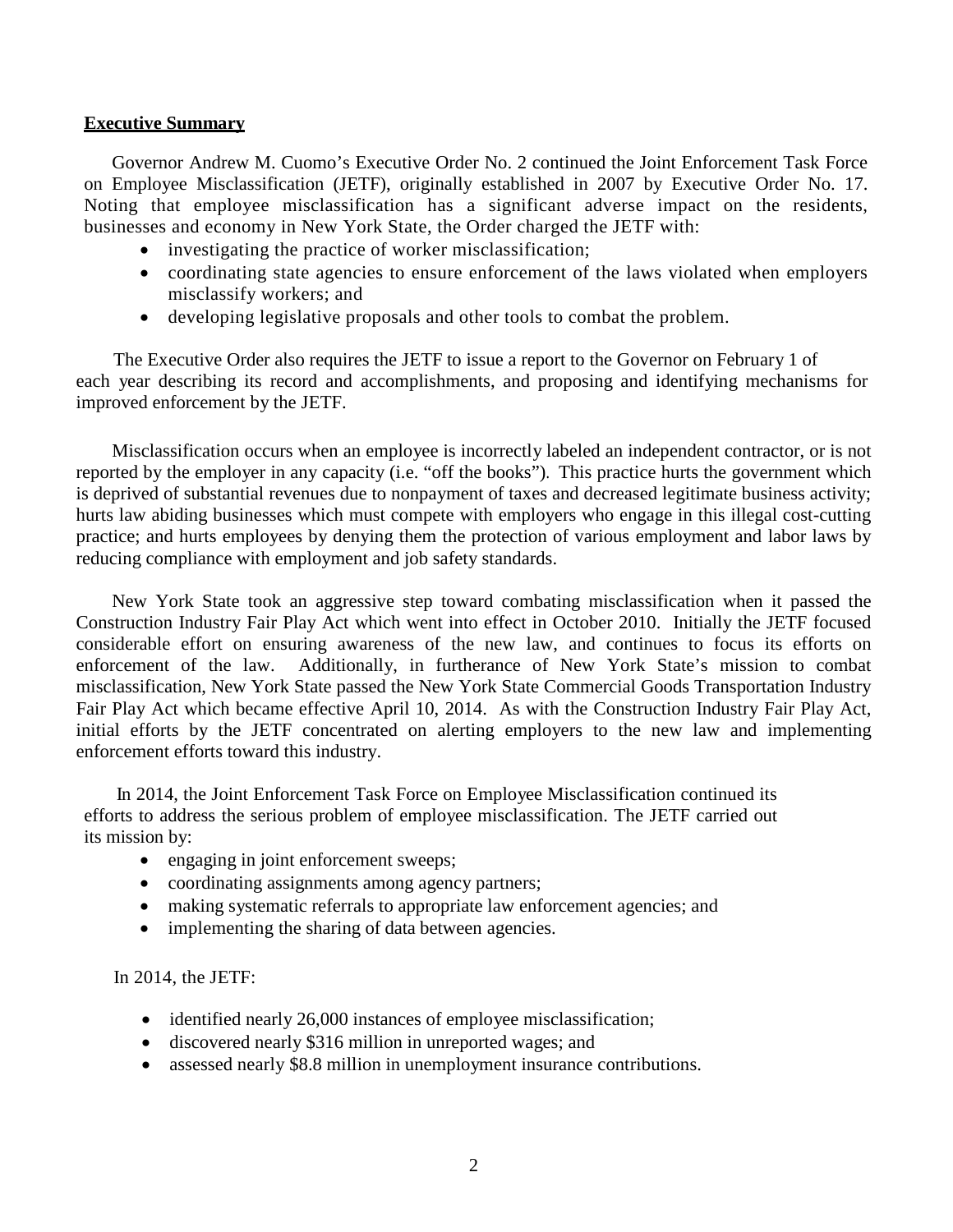### **Coordinated Enforcement Cases**

 In addition to the JETF investigations conducted in 2014, the Department of Labor completed over 1,800 fraud investigations discovering over \$264 million in unreported wages and nearly \$7.2 million in unemployment insurance contributions due.

## **I. Background and Purpose of the Task Force**

#### **A. Employee Misclassification Defined**

Employers with employees are subject to wage and hour laws, must register with the State, must pay unemployment and social security taxes, must withhold state and federal income taxes, and must obtain workers' compensation insurance. Employee misclassification occurs when a worker is improperly denied the benefits and protections provided to "employees" as that term is defined by state and federal law. Workers who are classified as employees receive a wide range of legal protections including eligibility for unemployment insurance if they are laid off, eligibility for workers compensation if they are injured on the job and, where applicable, the right to be paid the minimum wage and overtime pay.<sup>1</sup> Workers who are properly classified as independent contractors should be provided with a Form 1099 for tax reporting purposes, but the employer is not responsible for employment taxes and employee benefits.

There are two primary forms of worker misclassification:

#### **Misclassification as an Independent Contractor**

This occurs when a worker who meets the legal standards for classification as an employee is instead misclassified as an independent contractor. In New York State, whether a worker should be classified as an employee or as an independent contractor is dependent on what is called the "common law test." The essential elements of the common law test involve determining whether the worker is subject to the control and supervision of the employer in performing the job, whether the work that is performed is part of the usual work of the employer's business, and whether the worker has an independently established business offering services to the public, similar to the service they are performing for the employer. The implementation of the Construction Industry Fair Play Act, and the New York State Commercial Goods Transportation Industry Fair Play Act, results in a different test applicable to those working in the construction and commercial goods transportation industries, known as the "ABC test." For additional information regarding these laws, see page 7 - 9. Ultimately, the question is who is responsible for this worker's taxes and bills if he or she is injured on the job? Employers who misclassify employees as independent contractors may do so because they believe that the employees meet the standard for classification as an independent contractor or they may deliberately misclassify their employees in order to evade the regulations and taxes protecting employees.

Since August 2007 enforcement and data sharing activities have identified nearly 140,000 instances of employee misclassification and discovered nearly \$2.1 billion in unreported wages**.**

<span id="page-2-0"></span> <sup>1</sup> Workers who are classified as employees are also protected by a number of Federal laws including the National Labor Relations Act.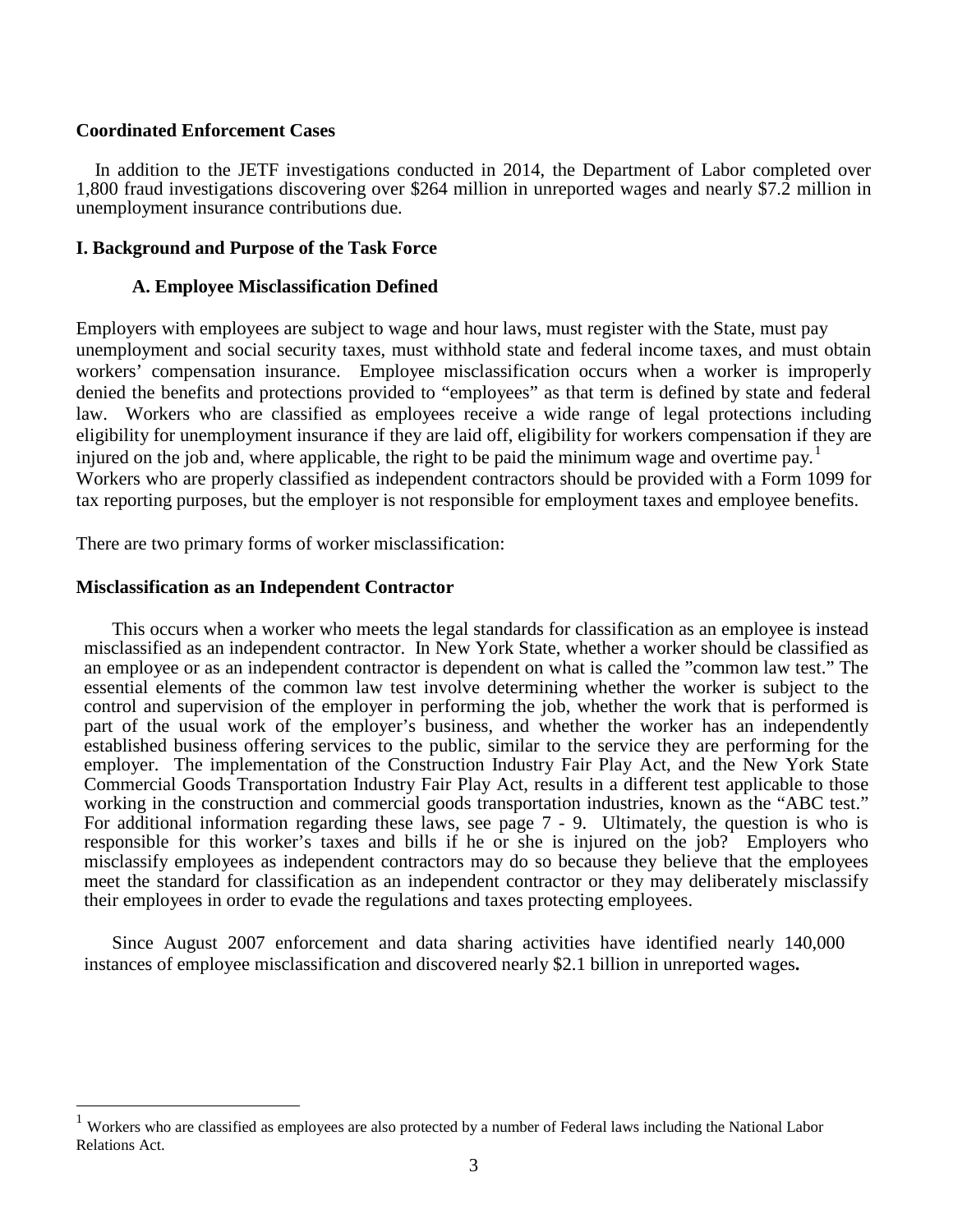#### **Unreported Employment or "Off-the-Books" Work**

This form of misclassification involves employees who are paid "off-the-books" and are not reported at all for tax and other financial purposes. Some of these employees may work for businesses that do not register with State and Federal taxation agencies or do not have workers' compensation insurance. Others work for businesses that register with state and federal authorities but underreport the number of workers employed by the business.

Tax evasion by some increases costs to all responsible taxpayers. In addition, when taxpayers perceive that others who should be paying taxes are able to get away with underpaying by failing to report all their income, this has a corrosive effect on public trust of the tax system and the state government. In construction, contractors who evade the law can discount labor costs and unfairly underbid those contractors who accurately account for their labor expenses. State unemployment and worker compensation systems are shortchanged, hurting states' ability to provide the assistance to which workers are entitled.<sup>[2](#page-2-0)</sup> In the case of the port trucking industry, employee misclassification places substantial financial responsibility for buying and maintaining expensive trucks on individual drivers rather than on trucking companies. These workers suffer the best of both worlds – they toil without the protections and benefits of employees, yet are without the control over their work that truly legitimate independent contractors enjoy.<sup>[3](#page-3-0)</sup>

#### **B. Executive Order Establishing the Joint Enforcement Task Force**

On September 5, 2007, Governor Eliot Spitzer signed Executive Order #17 establishing the Joint Enforcement Task Force. Governor David Paterson continued the Task Force with Executive Order # 9 on June 18, 2008. Governor Andrew Cuomo continued the Task Force with Executive Order # 2 on January 3, 2011. The six JETF partners are:

- The New York State Department of Labor including the Unemployment Insurance Division, the Division of Labor Standards, the Division of Safety and Health, the Office of Special Investigations and the Bureau of Public Work;
- The New York State Workers' Compensation Board;
- The New York State Workers' Compensation Fraud Inspector General;
- The New York State Department of Taxation and Finance;
- The New York State Attorney General's Office; and
- The Comptroller of the City of New York.

The Commissioner of Labor is designated as Task Force Chair and the New York State Department of Labor Office of Special Investigations is the lead agency coordinating Task Force efforts.

 $2$  Brian F. Curran, Linda H. Donahue, "Tax and Policy Implications of Changes to Reporting Requirements for Construction Services" (Cornell University, ILR School, December 2013).

<span id="page-3-1"></span><span id="page-3-0"></span><sup>&</sup>lt;sup>3</sup> Smith, Rebecca, David Berisman and Paul Marvy, "The Big Rog: Poverty, Pollution and Misclassification of Truck Drivers at America's Port." National Employment Law Project (NELP): New York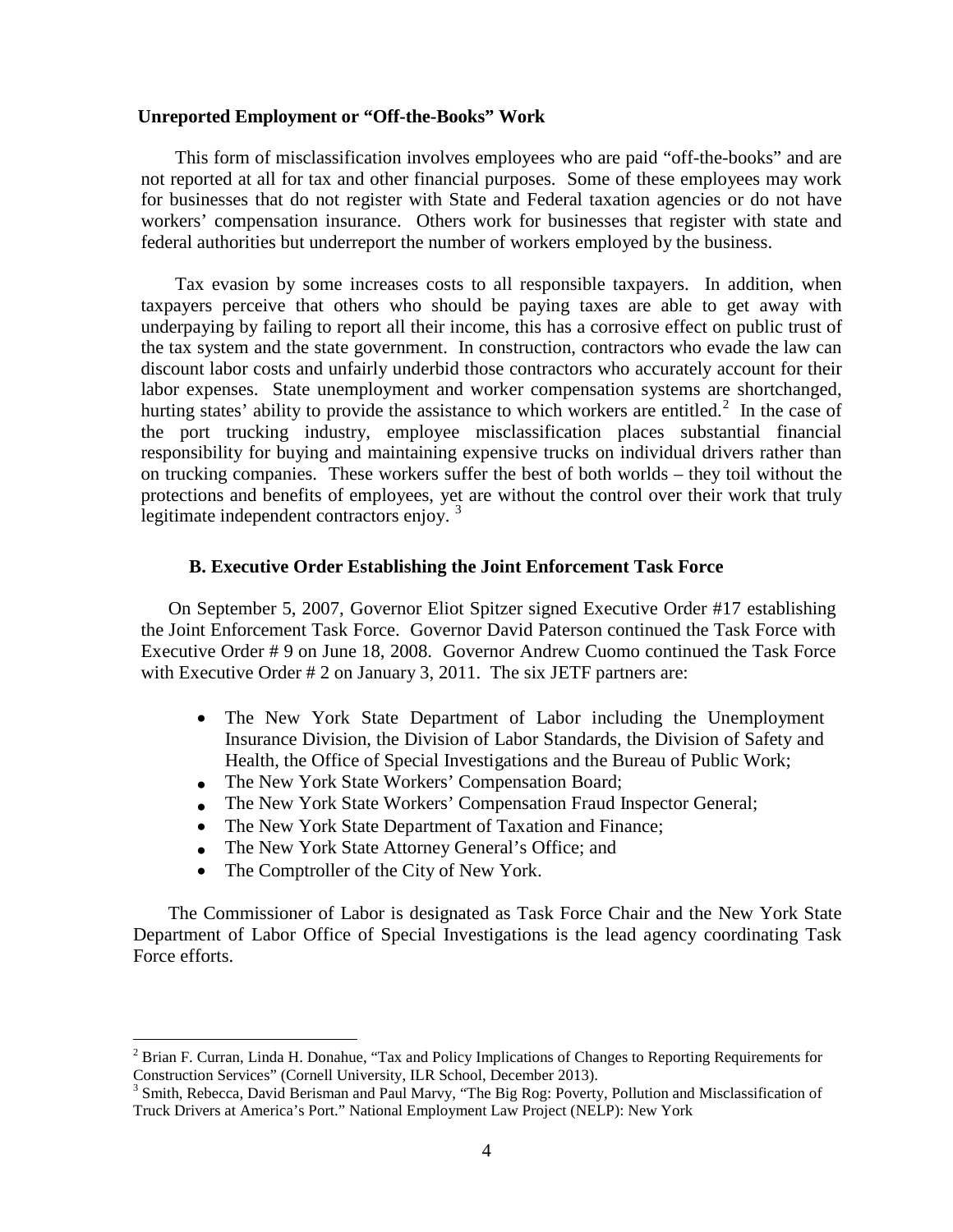The Executive Order establishing the Task Force stressed the multiple ways in which misclassification harmed New Yorkers. The practice:

- gives employers who misclassify their employees an improper competitive advantage over law-abiding businesses;
- deprives vulnerable workers of important protections and benefits; and
- deprives the State of substantial revenues.

The Executive Order charges the JETF with:

- Sharing information about suspected employee misclassification violations and pooling and targeting investigative and enforcement resources to address them;
- Developing strategies for systematically investigating employee misclassification within industries in which misclassification is most common;
- Identifying significant cases of employee misclassification which should be investigated jointly, and forming joint investigative teams to utilize the collective investigative and enforcement capabilities of the JETF members;
- Establishing protocols through which individual JETF agencies investigating employee misclassification matters under their own statutory or administrative schemes will refer a matter to other participating agencies for assessment of liability under their statutory or administrative schemes;
- Soliciting the cooperation and participation of local district attorneys and other relevant agencies, and establishing procedures for referring cases to prosecuting authorities as appropriate;
- Facilitating identification of potential violators and the filing of complaints, including soliciting referrals and other relevant information from the public through an advertised telephone hotline;
- Working cooperatively with business, labor, and community groups in identifying and preventing misclassification, educating employers and the public about misclassification, and enhancing mechanisms for indentifying and reporting employee misclassification;
- Proposing appropriate administrative, legislative and regulatory changes to eliminate barriers to the Task Force's operations, prevent employee misclassification from occurring and improve enforcement where such violations are found to have occurred;
- Assessing existing methods of preventing and investigating employee misclassification, and subsequent enforcement actions, and recommending that participating agencies adopt appropriate measures to improve prevention and enforcement efforts;
- Increasing public awareness of the harms inflicted by employee misclassification;
- Working cooperatively with federal, state and local social services agencies to provide assistance to vulnerable populations exploited by worker misclassification; and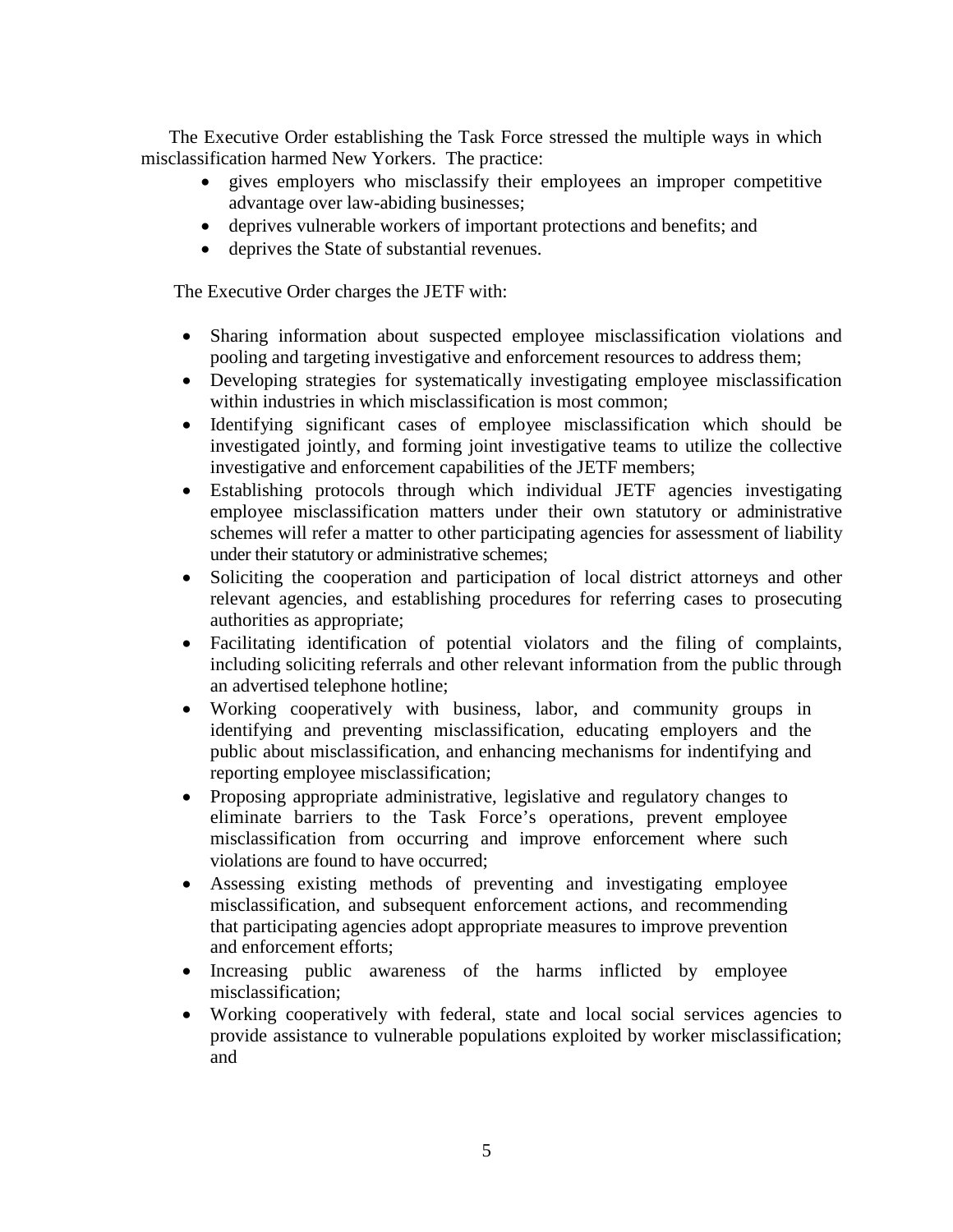• Consulting with representatives of business, organized labor, members of the legislature, and other agencies regarding the activities of the Task Force and ways of improving its operations.

 The Executive Order requires the JETF to issue a report to the Governor on February 1 of each year describing its record and accomplishments and proposing and identifying mechanisms for improved enforcement. This is JETF's eighth annual report. Previous This is JETF's eighth annual report. Previous reports described in detail the procedures used to carry out the joint enforcement efforts including how tips and cases are generated, how the sweeps are conducted, and how audits and results are coordinated. Previous reports also described the type of misclassification seen by the JETF and also discussed the extensive cross-training conducted by the JETF in 2009-  $2010.<sup>4</sup>$  $2010.<sup>4</sup>$  $2010.<sup>4</sup>$ 

#### **II. Enforcement and Data-Sharing Efforts**

In 2014, the JETF continued its joint enforcement and data-sharing efforts. Through joint enforcement sweeps, coordinated investigations, referrals, audit results, and datasharing, the JETF seeks to ensure an efficient and comprehensive approach to enforcement of misclassification cases ensuring that an employer that is found to be engaging in the misclassification of employees is financially and legally liable for all of the resulting violations. By sharing investigation resources and tips, and by each agency learning to identify violations in other areas, the agencies involved in the JETF are able to do more work with fewer resources.

### **A. Joint Enforcement Sweeps**

In 2014, the JETF conducted 83 sweeps bringing the total number of sweeps conducted since the JETF began to 290. Joint enforcement sweeps involve a coordinated visit and inspection of a worksite by JETF members. On nearly every sweep, the sweep teams have included investigators from the Department of Labor Unemployment Insurance and Labor Standards Divisions, the Department of Labor's Office of Special Investigations, the Workers' Compensation Board Bureau of Compliance, and the Workers' Compensation Board Office of the Fraud Inspector General. On sweeps involving public work construction projects and some private construction jobs, the Department of Labor, Bureau of Public Work was also included. All completed sweep cases in which misclassification is found continue to be referred to the New York State Department of Taxation and Finance for assessment of state income tax owed. Completed unemployment audits are also sent to the United States Internal Revenue Service.

<span id="page-5-0"></span> $4$  Annual reports from 2008, 2009, 2010, 2011, 2012 and 2013 are available at <http://www.labor.ny.gov/ui/employerinfo/employer-misclassification-of-workers.shtm>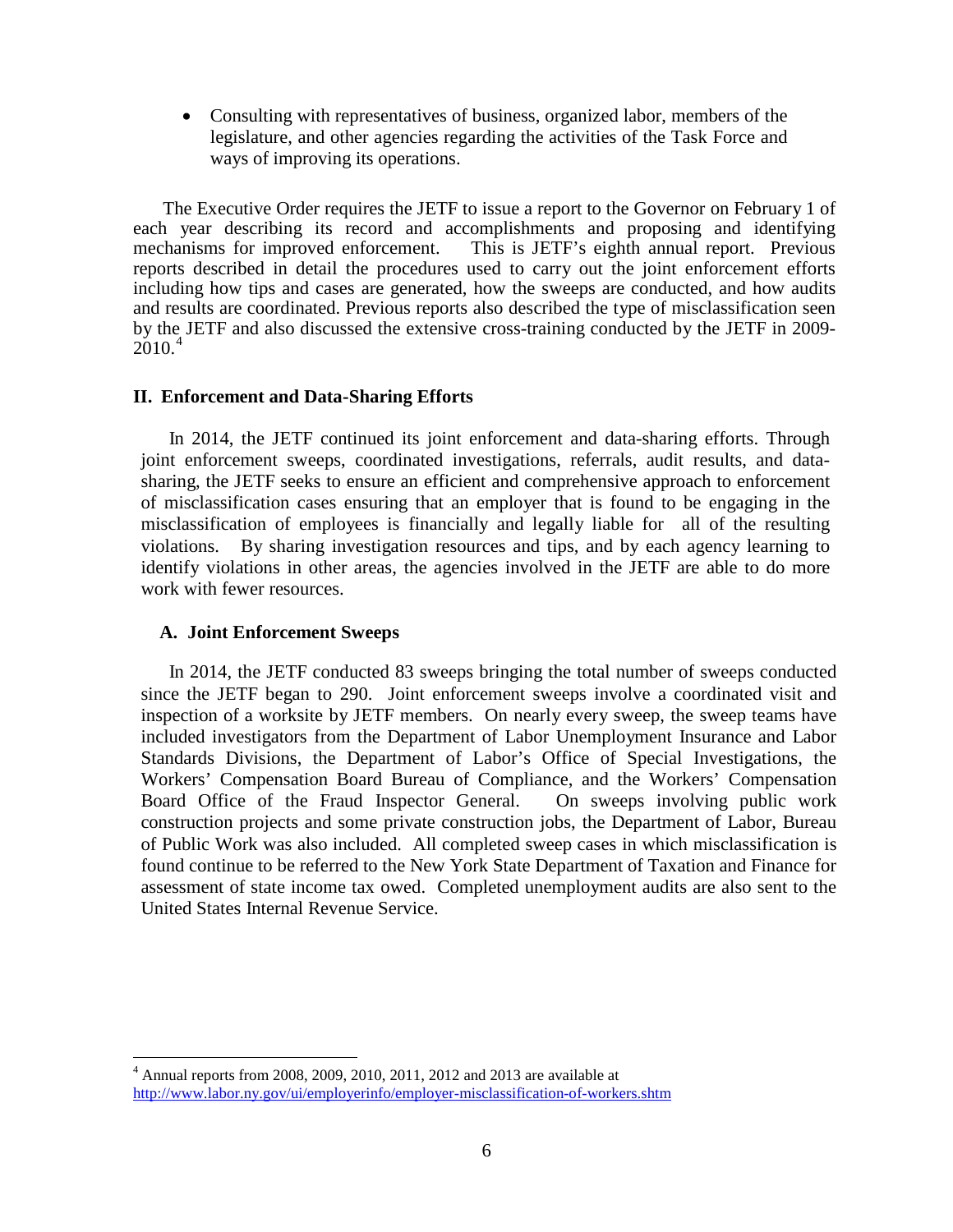## **Results**

The 2014 sweeps were conducted at construction sites, bars/restaurants, automotive tire and repair centers, grocery stores, retail/wholesale establishments, beauty supply stores and nail salons. In 2014, completed audits and investigations of businesses found through the JETF sweeps:

- uncovered nearly \$52 million in unreported wages;
- resulted in the assessment of nearly \$1.6 million in additional unemployment insurance contributions; and
- revealed over 10,300 misclassified workers.

### **B. Coordinated Assignments**

Some of the most significant results of the JETF's work have been in the area of Unemployment Insurance (UI) fraud. As of December 31, 2014 the state's UI Trust Fund has a deficit of approximately \$1.53 billion. The JETF's efforts to secure proper employer payments into the UI Trust Fund help to restore solvency to the UI system.

- In 2014, there were over 1,800 completed unemployment insurance audits and investigations that came from tips and referrals.
- The audits and investigations found over \$7.2 million in additional unemployment insurance contributions due.

The JETF's public efforts include a fraud hotline where many individuals, businesses, labor unions and community groups call and provide tips about misclassification. The Department of Labor receives and reviews the tips that come in by telephone, e-mail and letter. Referrals that come in through the data-sharing processes set up with other government agencies are also reviewed.

 In addition, the JETF coordinates the investigation and resolution of cases that do not rise to the level of a sweep. The JETF works to coordinate each member agency's approach to bad actors and to mediate disputes between employers and employees in cases that do not rise to the level of criminality. In 2014, the number of coordinated misclassification assignments continued to grow significantly.

Internally, the JETF continued to hold bi-weekly meetings with representatives of the Unemployment Insurance Division and the Labor Standards Division to ensure that the tips that come in to the hotline are properly screened for possible labor standards and workers' compensation issues, as well as possible underpayment of unemployment insurance contributions, and that cases containing potential violations in multiple areas are handled in a coordinated fashion. At these meetings, the group also considers cases that come in from local Labor Standards, Unemployment Insurance and Workers' Compensation offices.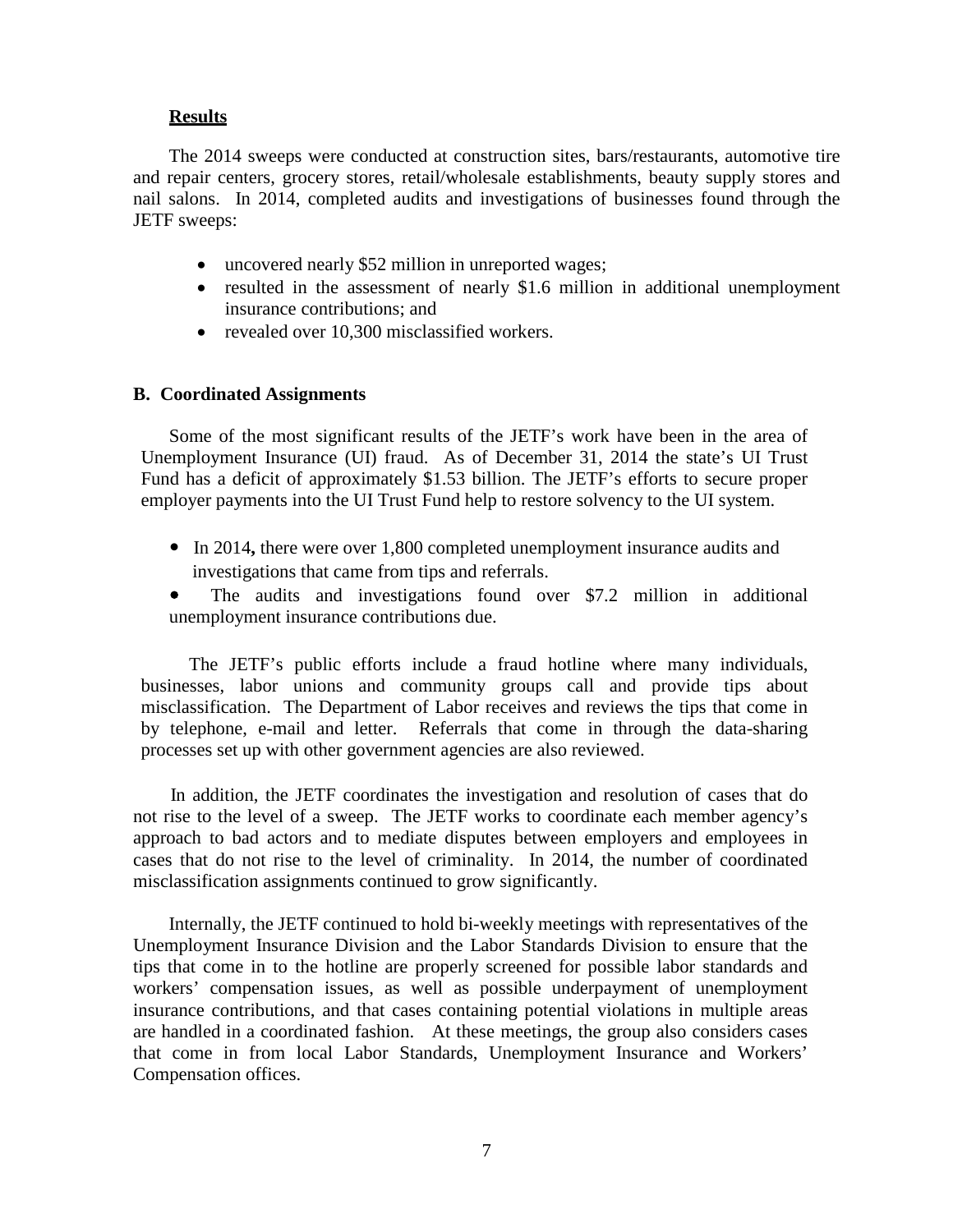Examples of cases handled include:

- A call was received on the Misclassified Worker Task Force hotline indicating that a restaurant in Brooklyn was paying workers off the books, not paying the correct rate for overtime work, and not giving its workers a day off. It was found that the restaurant was not registered for unemployment insurance purposes. The employer had incomplete records and did not maintain a bank account. The employer claimed that he had two overlapping shifts of four employees each. However, a site visit resulted in seven employees observed working. Due to the failure of the employer to maintain adequate records, the field representative estimated contributions due based on the hours the business was open and the number of employees observed onsite. As a result, for the audit period of the first quarter of 2011 through the first quarter of 2014 \$39,000 in unemployment insurance contributions were found to be due. A 50% fraud penalty was assessed for failing to maintain records of cash payroll.
- A telephone complaint was received that an employer was misclassifying customer service workers as independent contractors, and not paying the correct overtime rate. The employer, a marketing and entertainment company, misclassified 22 individuals as independent contractors in 2013. Also, the employer failed to report amounts paid to the officers. Additional contributions of \$8,478.80 were determined due for the period from the second quarter of 2013 through the first quarter of 2014.
- A complaint against an employer was filed through an online form on the Department of Labor website. The complaint stated that the employer paid workers cash on a prevailing wage job, and took deductions from the paychecks without reporting them. The employer had not reported wages for unemployment insurance purposes. Additionally, a claimant for unemployment insurance stated that he was paid cash wages by the employer. The field representative found that the employer, a sole proprietor who was a painting contractor, had limited books and records. The employer filed a registration form stating he had one employee, when in fact he had 26. Due to the failure of the employer to maintain adequate records, the auditor estimated wages based on the hours worked per week and the rate of pay. Contributions due of \$5,619.82 were assessed for the first quarter of 2013 through the third quarter of 2013, the time period in which the employer worked on the job.
- The Office of Special Investigations received a complaint which was referred from the NYS Inspector General's Office. The complaint alleged that an unregistered employer paid wages off the books. Subsequently, a telephone complaint was received from a worker for this employer corroborating the information and further indicating that illegal deductions were being taken from the worker's pay. The employer was a moving company which utilized vehicles which would fall under the purview of the Commercial Goods Transportation Industry Fair Play Act. The field representative found that the employer paid workers in cash and did not keep any records of how much was paid to each individual. Bills of lading contained information on how long each job took and the number of individuals on the job. Due to the employer's failure to maintain adequate records, these were used to calculate contributions due of \$5,980.18 for the first quarter of 2011 through the second quarter of 2014. The workers were found to be employees pursuant to the Commercial Goods Transportation Industry Fair Play Act.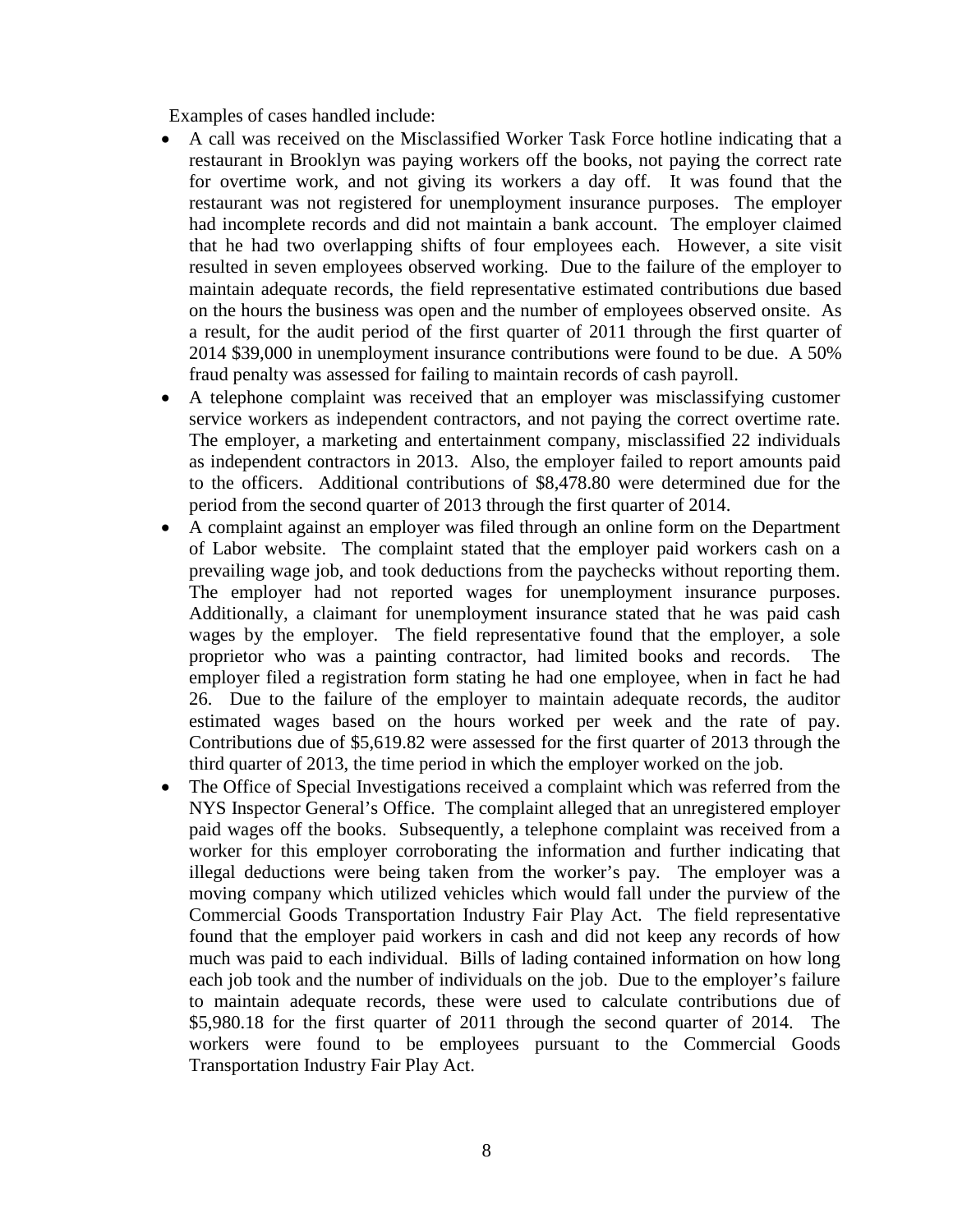#### **C. Construction Industry: Enforcement and Legislative Efforts**

Based on research and statistics, the construction industry has some of the highest incidents of employee misclassification. Therefore, the JETF has, and will continue to, focus attention on this industry. The inception of the Construction Industry Fair Play Act in August 2010 has assisted in refining the investigative process by creating a presumption of employment in the construction industry unless an employer can meet the ABC test.<sup>[5](#page-5-0)</sup>

Additionally, the Fair Play Act contains a twelve part test to determine when a sole proprietor, partnership, corporation or other entity will be considered a "separate business entity" from the contractor for whom it provides a service. The Construction Industry Fair Play Act has, and will continue to, make investigation and enforcement of employee misclassification in the construction industry a more precise and uniform process.

- The JETF conducted 6 sweeps of construction sites in New York State in 2014.
- 1 was conducted in the NYC Metropolitan area which resulted in the initiation of 3 investigations.
- 5 were conducted in upstate NY resulting in 15 investigations.

The sweeps resulted in the discovery of nearly \$2.7 million in unreported wages, nearly \$104,000 in unemployment insurance contributions due, the imposition of fraud penalties and the identification of nearly 230 misclassified workers.

### **D. Commercial Goods Transportation Industry: Enforcement and Legislative Efforts**

A recent study revealed that 82% of port truck drivers are classified as independent contractors. In response, in 2014 New York State passed the New York State Commercial Goods Transportation Industry Fair Play Act which became effective April 10, 2014. Like the Construction Industry Fair Play Act, the law creates a presumption of employment in the commercial goods transportation industry unless an employer can meet the ABC test. Moreover, the law contains an eleven part test to determine when a sole proprietor, partnership, firm, corporation, limited liability company, association or other legal entity shall be considered a separate business entity from the commercial goods transportation contractor for whom the service is being provided. The passage of this law will contribute to a more consistent and refined approach to investigations and enforcement in the commercial goods transportation industry.

<span id="page-8-0"></span> <sup>5</sup> Under the ABC Test, an individual is considered an employee unless he or she is free from direction and control in performing the job, AND the work that is performed is not part of the usual work done by the business that hired the individual, AND the individual has an independently established business.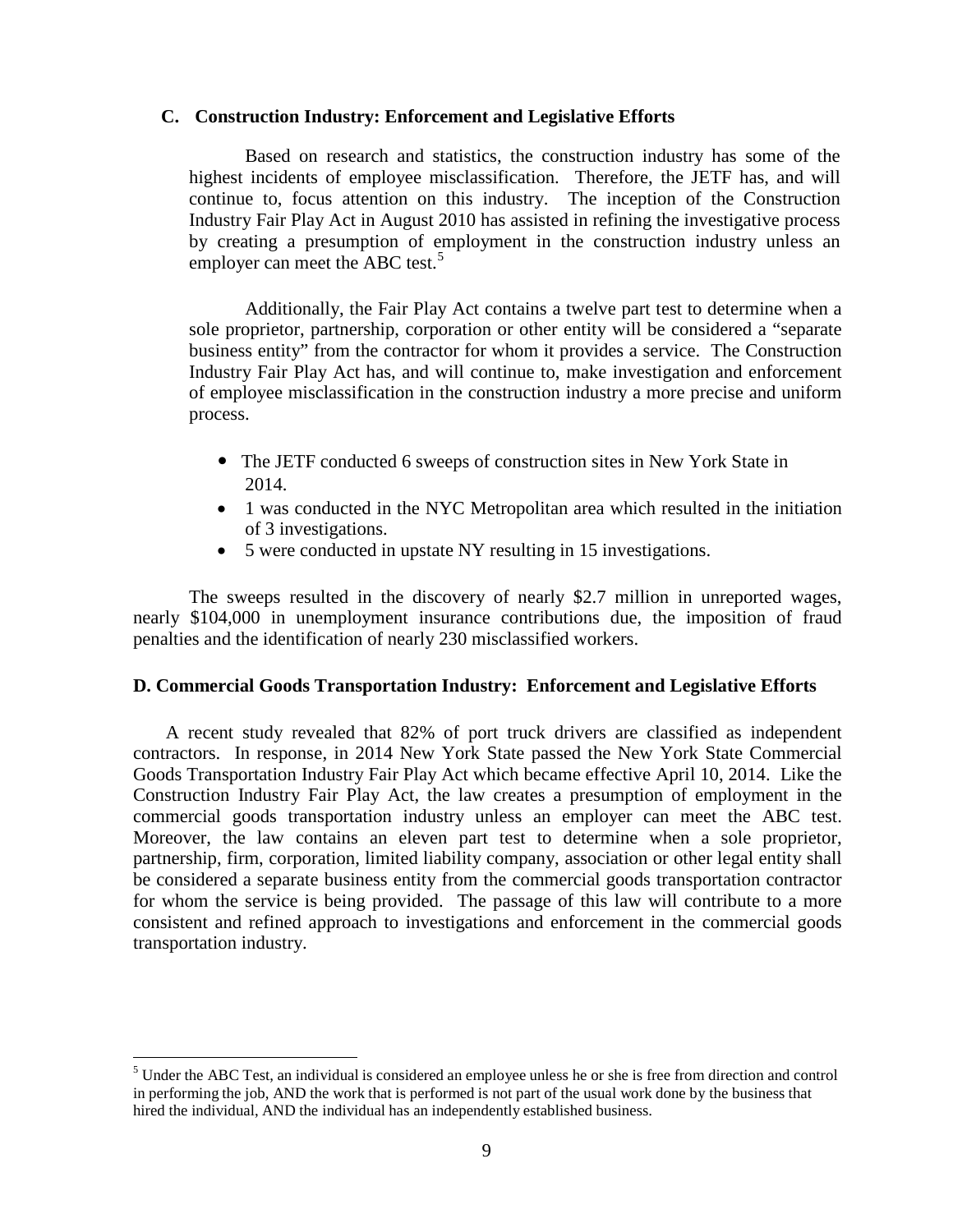- Since April 10, 2014 the Department of Labor has completed 118 audits/investigations of employers in the commercial goods transportation industry. The audits/investigations came from a variety of sources including referrals from other agencies.
- 25 of the audits/investigations were initiated based on tips received.
- 25 of the audits/investigations were initiated based on a random selection of employers.
- The Department of Labor registered 24 previously unregistered employers in this industry based on unreported employees' applications for unemployment insurance.
- Underpayments totaling \$379,000 have been assessed.

In addition to the above efforts, the Department of Labor worked with the NYS Department of Transportation and the New York State Thruway Authority to distribute posters on the new law to be displayed in numerous rest areas across the state in an effort to disseminate information about the law. Also, the Department of Labor sent notices of the new law to warehouse locations across the state to be posted prominently so that commercial goods transportation drivers may be alerted to the new law.

## **D. Ongoing Department of Labor Unemployment Insurance Efforts**

In 2014, the Department of Labor completed over 12,000 audits and investigations, finding over 133,000 misclassified workers and unpaid contributions due of over \$40.4 million. The job categories showing the highest incidence of worker misclassification include:

- Professional, Scientific and Technical Services;
- Construction of Buildings;
- Food Services and drinking places;
- Publishing industries (except internet);
- Administrative and Support Services;
- Specialty trade contractors;
- Ambulatory Health Care Services;
- Personal and Laundry Services:
- Performing Arts, Spectator Sports, and Related Industries;
- Educational Services;
- Motion Picture and Sound Recording Industries;
- Merchant Wholesalers, Nondurable Goods.

## **III**. **Data Sharing**

Representatives of the JETF agencies together with representatives of two additional state agencies, the New York State Department of Insurance and the Department of Motor Vehicles continue to meet periodically in a "Forms Team" to discuss the sharing and coordination of forms and information to aid in fraud detection efforts. The Forms team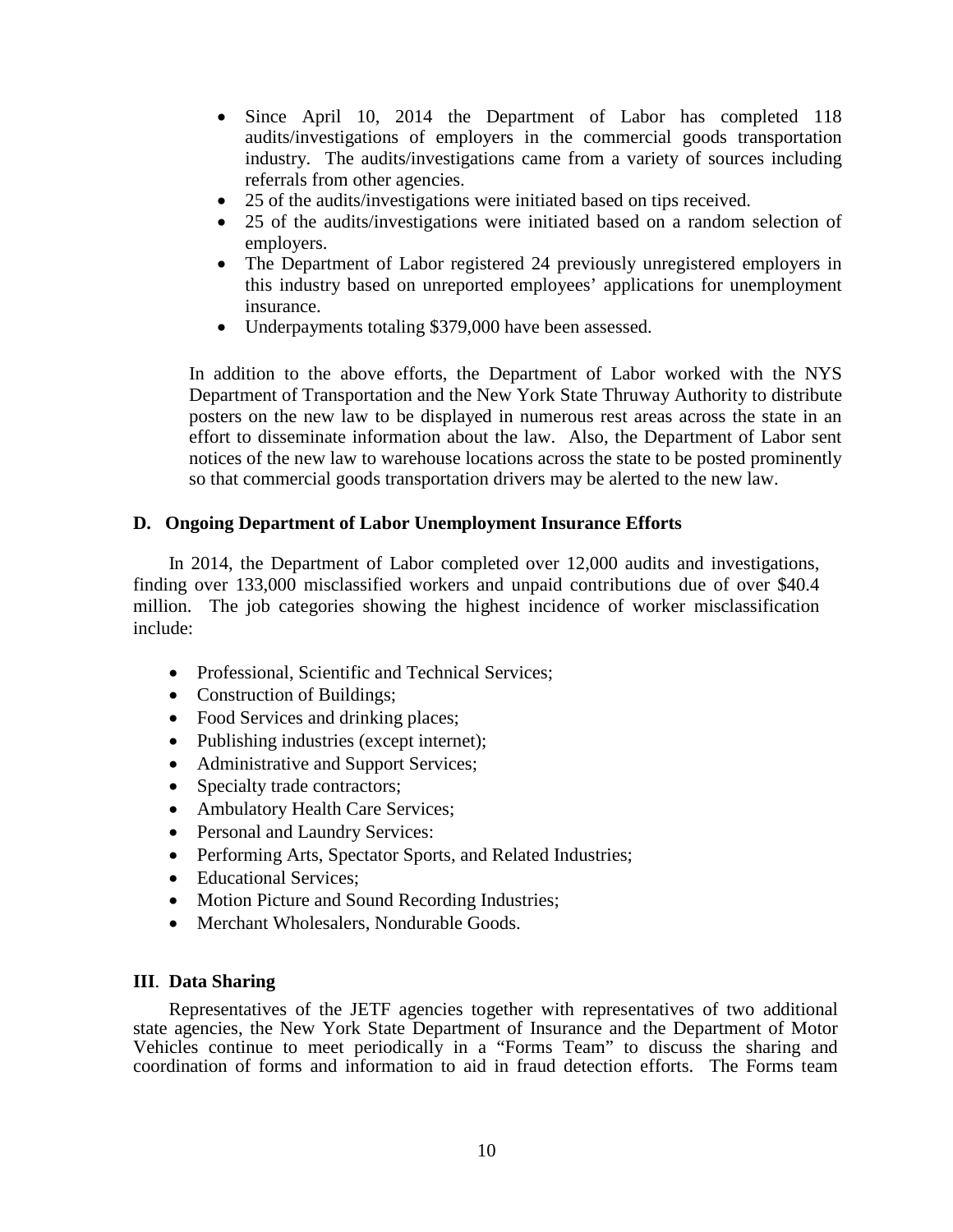implements provision 141-C of the Workers' Compensation Law  $\acute{\text{o}}$  that allows for the sharing and coordination of forms to aid in fraud detection efforts. The team has implemented a number of procedures that give agencies access to information contained in each other's files and automatically notify partners of fraud found during investigations.

During 2014, the Forms Team:

- Continued to refine and troubleshoot existing agency data-sharing processes to allow for the sharing of the most relevant and beneficial information;
- Continued development of compliance reviews between partner agencies to develop routine due diligence processes;
- Added technical enhancements to the automated Due Diligence Application to improve search functionalities and improve business rules; and
- Began preliminary discussions with the State Liquor Authority to enter into a data sharing agreement for fraud detection purposes.

Additionally, an enforcement team comprised of Department of Labor's Public Work, Labor Standards, OSI and UI continue to meet regularly to review referral cases from within the DOL to determine penalties for notice and misclassification violations as well as cases referred from Department of Taxation and Finance and the Workers' Compensation Board.

In 2014, DOL UI issued 40 employee determinations utilizing the employment tests under the Construction Industry Fair Play Act. The DOL enforcement team identified 28 violations of the posting provisions for failing to conspicuously display Fair Play Act posters at job sites. The team also issued its first misclassification penalty based on the misclassification of 18 employees. To date, 596 poster violations have been issued resulting in the assessment of \$90,550 in fines, \$63,400 of which has been paid.

### **IV. Labor Law Legislation**

As stated in other sections of this report, the New York State Commercial Goods Transportation Industry Fair Play Act was passed, and became effective, April 10, 2014. The law creates a new standard for determining whether a driver of commercial vehicles who transports goods is an employee or independent contractor. The law presumes that such workers are employees unless they meet the "ABC test" and are a separate business entity. More information on this new law can be found at [www.labor.ny.gov/legal/commercial](http://www.labor.ny.gov/legal/commercial-goods-transportation-industry-fair-play-act.shtm)[goods-transportation-industry-fair-play-act.shtm](http://www.labor.ny.gov/legal/commercial-goods-transportation-industry-fair-play-act.shtm)

### **V. Goals for 2014**

 <sup>6</sup> Section 141-c of the Workers' Compensation Law: Coordination of forms. The board, the commissioner of labor, the commissioner of taxation and finance, the commissioner of motor vehicles, and the superintendent of insurance shall consult on an ongoing basis to coordinate the amendment of forms used to gather data helpful in identifying fraud, so as to promote effective use and sharing of such information for identifying fraud in the area of workers' compensation. Through such consultations and other means, these agencies shall study the implementation of appropriate practicable technology to verify the authenticity of forms, including certificates of coverage.